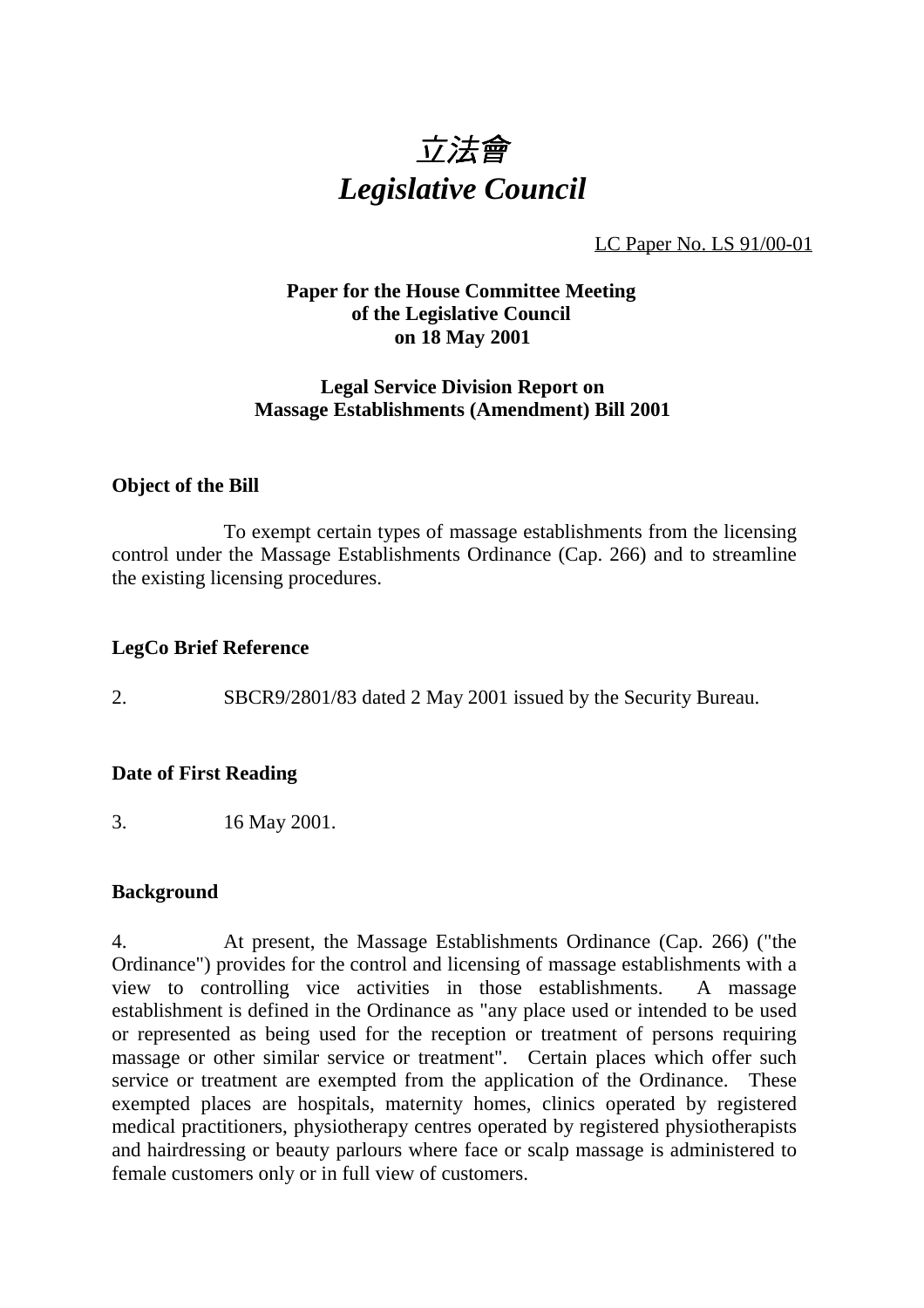5. Under the Ordinance, all massage establishments, unless exempted, are required to apply for a licence for its operation. Any person who operates, keeps or manages a massage establishment without a licence commits an offence and is liable on first conviction to a fine of \$50,000 and to imprisonment for 6 months and on a second or subsequent conviction to a fine of \$100,000 and to imprisonment for 2 years.

6. In February 1999, the Business and Services Promotion Unit commissioned a consultancy study to review the Ordinance and the related regulatory control exercised by the Police. The consultant pointed out that the present scope of control is too wide and may unnecessarily regulate establishments that do not appear to be prone to vice activities. This may in turn inhibit the growth of bona fide massage businesses which promote health and relaxation

# **Comments**

7. The Bill seeks to amend the Ordinance to exempt certain types of massage establishments from the application of the Ordinance and to narrow down the scope of control of those establishments to premises offering full-body massage by persons to customers of the opposite sex. Full-body massage is defined in the Bill as a massage service or treatment provided to a person covering that part of his body below the neck and above the knees, including or excluding arms.

8. Under the Bill, a massage establishment where only face, scalp, neck, hand, arm or foot (up to knee) massage is administered to customers, or where no full-body massage is administered to a customer by a person of the opposite sex, will be exempted from licensing. According to the LegCo Brief, the reason for proposing the exemption is that foot massage establishments or spa and health clubs where full-body massage services are provided to customers by massage assistants of the same sex are less prone to vice activities. Should vice activities or other illegal activities take place in these proposed exempted massage establishments, the Police would take appropriate enforcement action if they receive information about any illegal activity.

9. The Bill also proposes to streamline the existing licensing procedures by empowering the Commissioner of Police to renew a licence for a period of 24 months if the relevant licensee has not been in breach of any conditions of the licence. At present, a licence may be renewed for a period of 12 months only.

10. If enacted, the Bill will come into operation on a day to be appointed by the Secretary for Security by notice published in the Gazette.